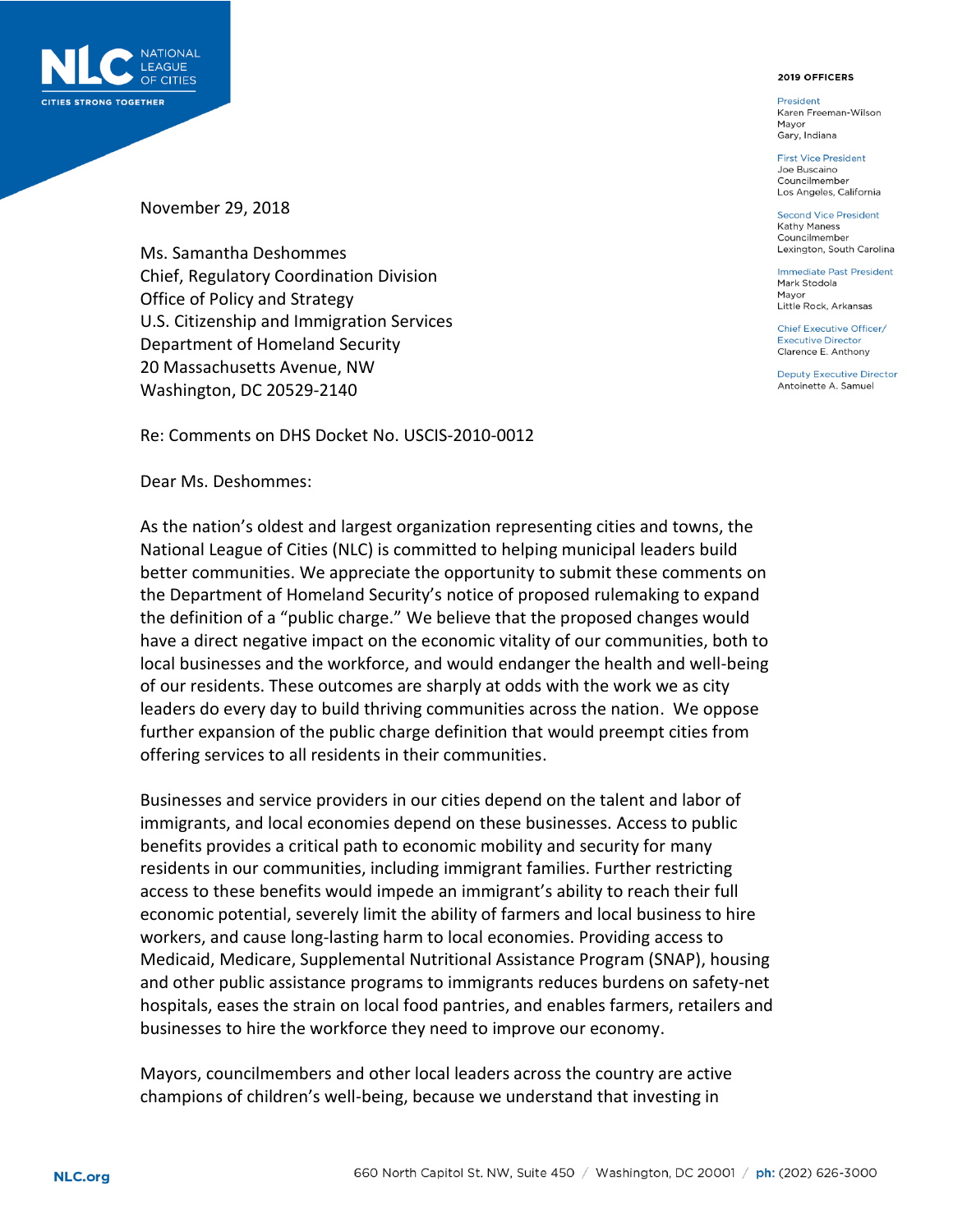children is the most cost-effective down payment on our future. Research makes clear that access to housing, health care, and nutritious food are essential foundations for a child's long-term success. Healthy and financially stable children and families are the pillars of financially stable cities. By narrowing access to public benefits that increase health and stable housing, this proposed rule would jeopardize lifelong health and development, earnings, and workforce success of one in four children who have an immigrant parent<sup>1</sup>, impacting as many as 26 million people<sup>2</sup> across our country.

But the proposed rule goes far beyond those non-citizens seeking public benefits, by creating substantial, new, and unnecessary obstacles for all individuals seeking temporary visas and other pathways to citizenship. For example, the requirement that all applicants for temporary visa extensions and changes fill out an entirely new 15-page form (the "I-944") will impact all businesses that hire immigrants. As local businesses that sponsor visas often pay the legal fees of assembling such documents, the rule constitutes a clear, unfunded mandate on U.S. firms. As our members understand so well, every dollar spent cutting through new federallymandated red tape, is a dollar not going to investment in training, equipment, or research and development.

We are also disappointed that the proposed rule, which will greatly impact our local economies, is being considered without any consultation with state and local governments. Immigrants deepen the vibrancy and richness of our communities. While accounting for 16 percent of the labor force nationally and 18 percent of business owners, immigrants make up 28 percent of Main Street business owners. "Main Street" businesses are the shops and services that are the backbone of neighborhoods around the country.<sup>3</sup> But America's high-growth entrepreneurial economy—the onramp for many communities to global markets, investment, and jobs—is also dependent on immigrants. Fifty-five percent of American startups currently valued at more than \$1 billion or more, have an immigrant founder. Additionally, we know that the presence of all immigrant workers (legal and illegal) in the labor market makes the U.S. economy (GDP) an estimated 11 percent larger  $(51.6$  trillion) each year.<sup>4</sup>

l

<sup>&</sup>lt;sup>1</sup> Samantha Artiga and Anthony Damico**Mearly 20 Million Children Live in Immigrant Families that Could Be Affected by** Evolving Immigration Policies<sup>[2]</sup> Kaiser Family Foundation,

<sup>2018</sup>

<sup>&</sup>lt;sup>2</sup> "Public Charge Proposed Rule: Implications for Non-Citizens and Citizen Family Members Data Dashboard," Manatt Health, October 2018

<sup>3</sup> [Source: Americas Society/Council of the Americas and the Fiscal Policy Institute](http://www.as-coa.org/sites/default/files/ImmigrantBusinessReport.pdf)

<sup>4</sup> [Source: Center for Immigration Studies](https://cis.org/Report/Immigration-and-American-Worker)